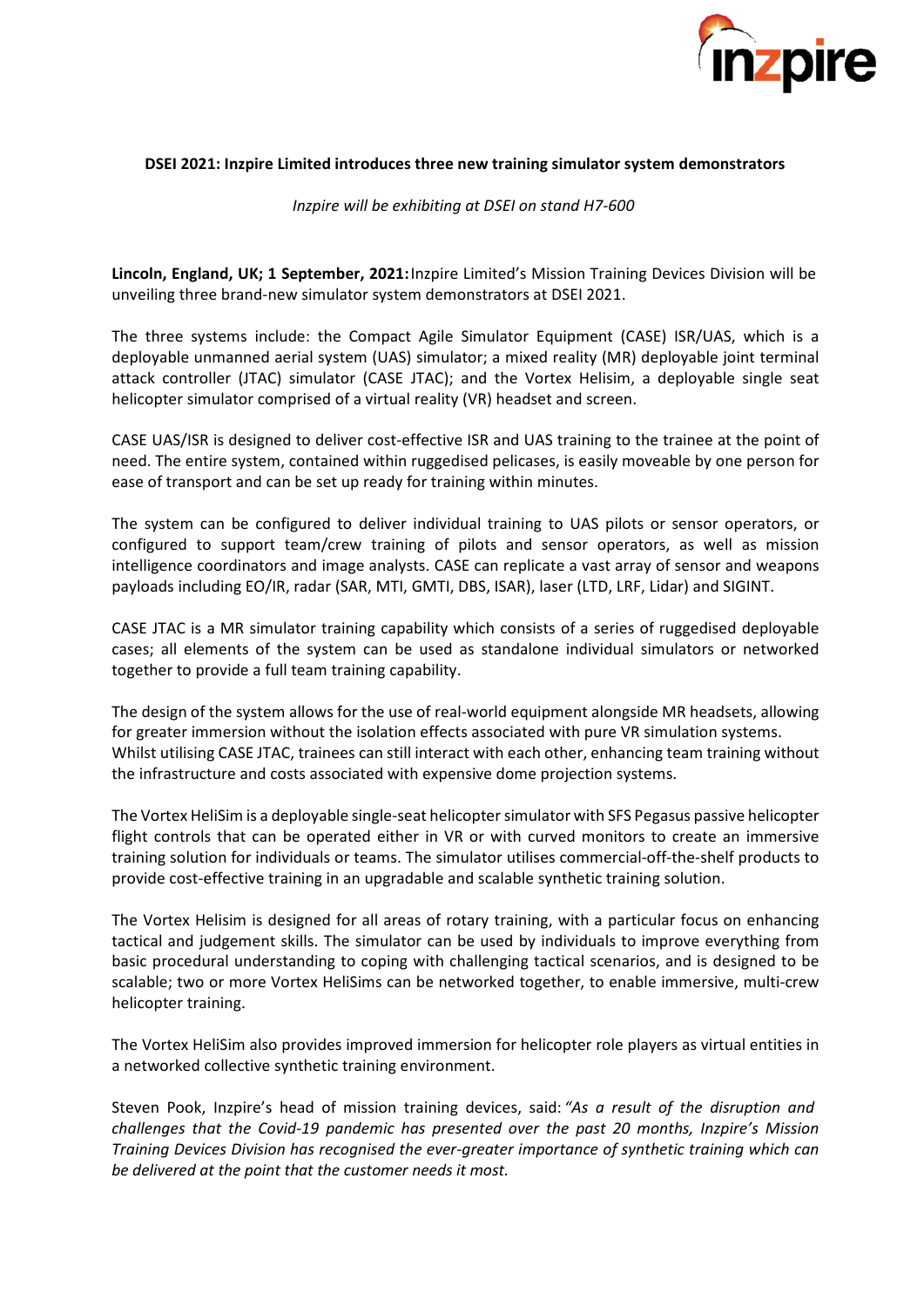

*"Our new simulators provide deployable synthetic training capability, lessening costs to the customer thanks to the reduced infrastructure, transport and subsistence costs associated with larger centrallyhosted systems.*

*"Inzpire's new Mission Training Devices are capable of deploying with units on operations or on training deployments, ensuring that currency, competency and the opportunity for mission rehearsal in a synthetic environment is maintained away from home base. Ultimately Inzpire's new Mission Training Devices are designed to maintain and enhance the operational effectiveness of our customers' personnel wherever they may be."*



*Images: Inzpire's CASE UAS/ISR simulator takes training to the trainee. Stuart Wilde Photography (rights held by Inzpire). For high-res versions please see the media contact below.*

**ENDS**

## **Notes to the editor – Technical details:**

## **CASE UAS/ISR – Technical Details**

Throughout DSEI 2021, CASE UAS/ISR will be set-up as a pilot and sensor operator station along with a single screen IOS and will be able to demonstrate the following key features: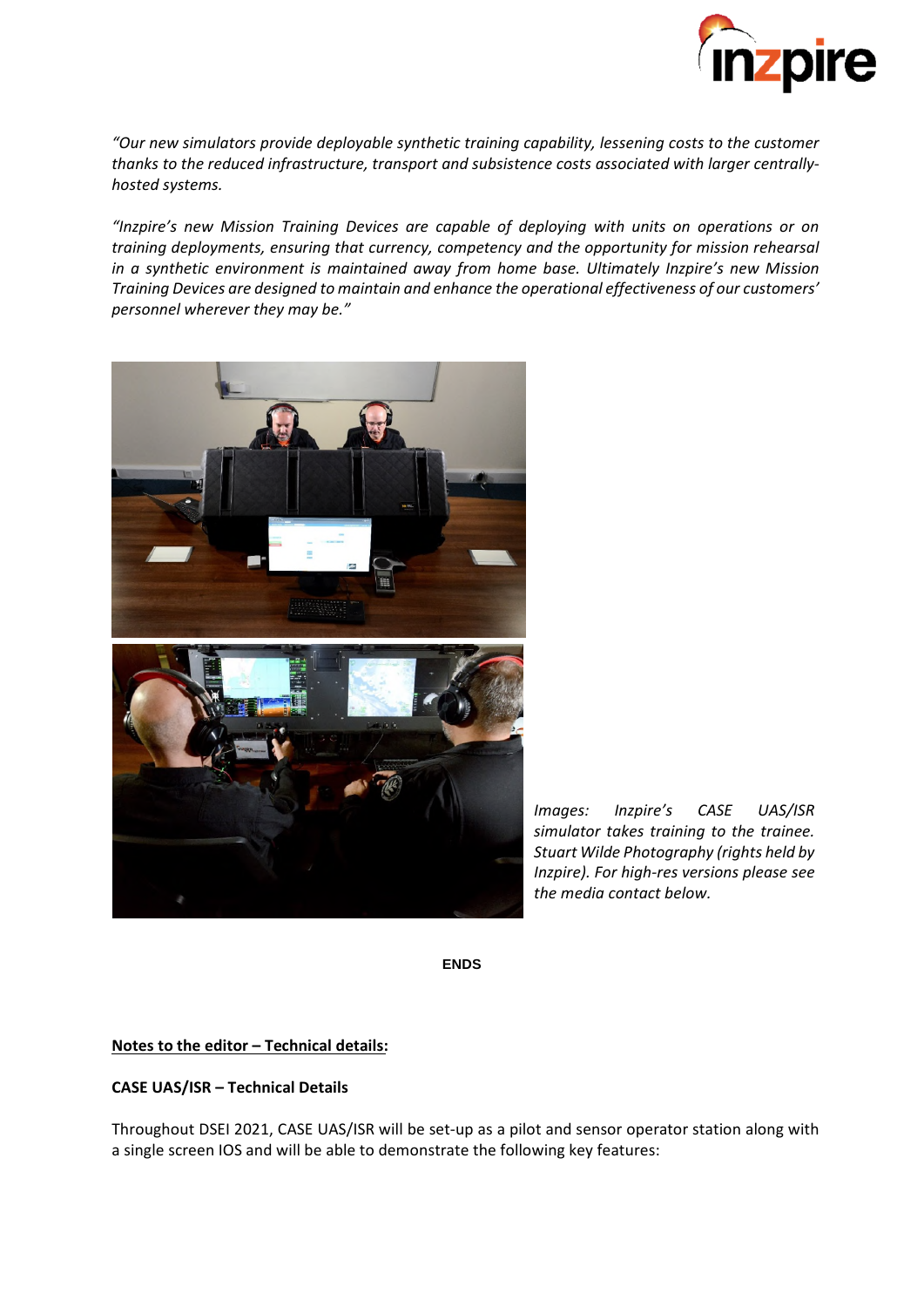

- Software Presagis' UAVCraft will be used to represent generic fixed wing and rotary UAS platforms;
- Simulation of EO/IR sensor, air-to-ground radar payloads;
- Laser ranging and targeting, and a generic air-to-ground missile weapon similar to Hellfire;
- The system runs on two NUC Skull Canyon small form computers with 2080 graphics cards.

# **CASE JTAC – Technical Details**

The CASE JTAC system consists of two pelicase standard computer units (PSCU) which provide all necessary hardware to support individual elements of the JTAC and IOS.

The JTAC Training Simulator System (TSS) includes one 22" JTAC PSCU and one 22" IOS PSCU. The JTAC PSCUs include the following additional equipment fully integrated into a standard 22" PSCU:

- One virtual Eagle Viewing Device (vEVD) to simulate binocular, laser range finder and laser target designator;
- One replica IZLID IR pointer;
- One Varjo XR-3 MR headset;
- One instance of Bohemia's VBS 4 software;
- One Instance of Bohemia's VBS Blue IG (MR headset);
- One instance of BSI's Viper DIS radio software and PRC-152 radio skin;
- BSI's EAGR software (Defence Advanced GPS Receiver (DAGR) emulation);
- DACAS/CIVTAK software hosted on Samsung tablet (digital CAS).

# **Vortex HeliSim – Technical Details**

The Vortex HeliSim system is powered by a Vortex NUC9i9VX small form computer 32GB RAM, 1TB SSD HD, RTX 3070. Throughout DSEI, Inzpire will be utilising the DCSWorld software to simulate multiple rotary aircraft types as well as a Vive Pro VR headset.

## **Inzpire Limited**

Founded in 2005, Inzpire is a multi-award-winning supplier of advanced defence training, technical services and cutting-edge mission systems. The company is a trusted partner of the UK MOD and employs highly experienced former military personnel who work alongside defence engineers and business professionals to deliver operationally credible solutions to military, private and public sector customers. Find out more at www.inzpire.com.

## **Inzpire's Mission Training Devices Division**

**I**nzpire's Mission Training Devices Division design and deliver targeted fidelity simulator training systems which provide customer-specific yet cost-effective capability for standalone, networked and distributed training across a range of platforms.

In addition to the provision of innovative simulator products, Inzpire's personnel come with an extensive pedigree in the design and delivery of complex and immersive simulator training and are also qualified in 'train the trainer' instruction.